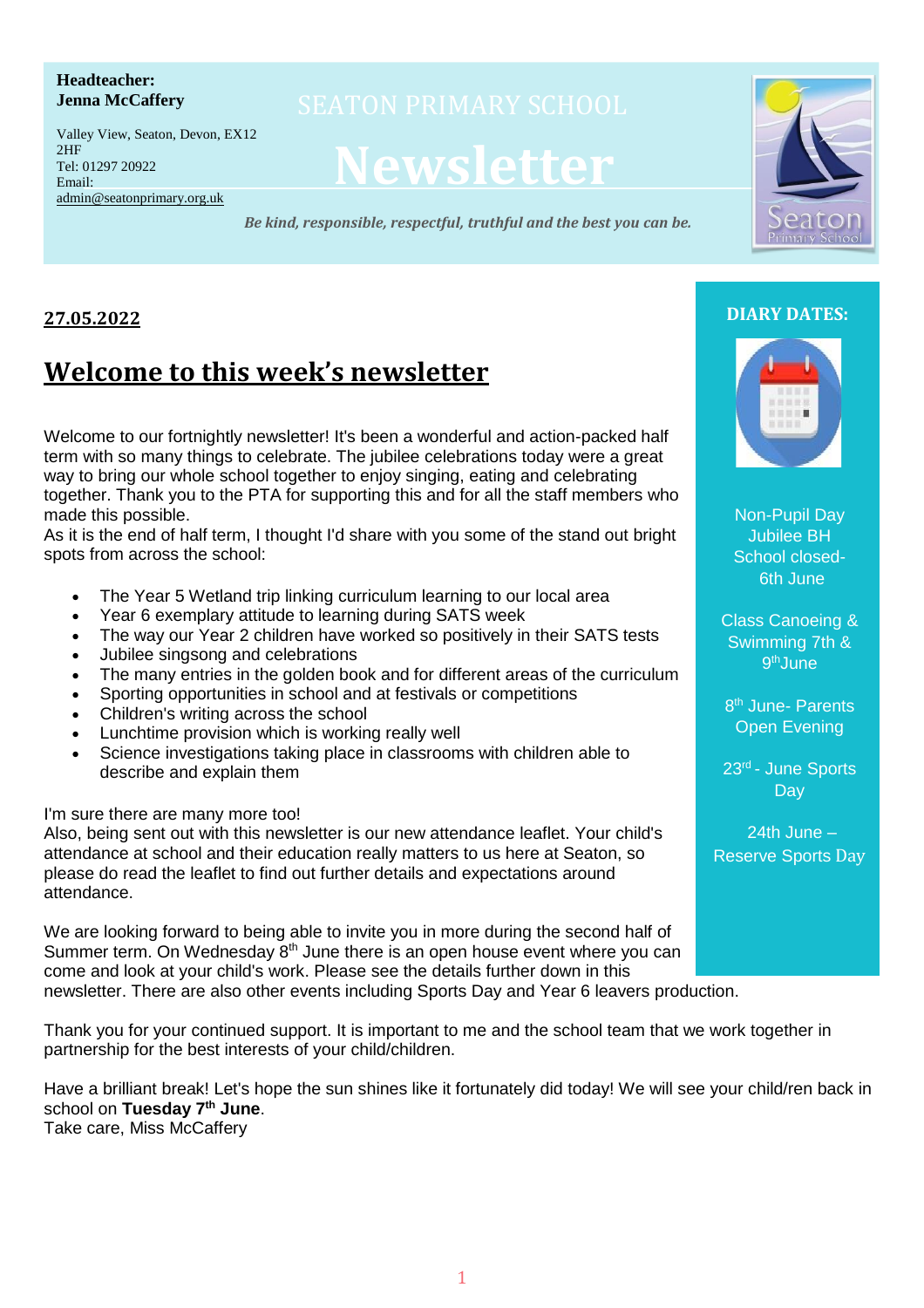#### **Jubilee Street Party**

Today we had a wonderful whole school street party on the playground to celebrate the Queen's Platinum Jubilee. Mr Lewis had put together a medley of songs that were all number ones during previous coronation anniversaries. The children worked really hard to learn these over the last few weeks and were in fine voice today, particularly enjoying the 'ella, ella, ella, eh' part of Rihanna's hit Umbrella!

After singing, we all enjoyed a delicious picnic lunch and an ice lolly together in the sunshine. A huge thank you goes to Emma and her kitchen team for making 200 packed lunches! And another huge thank you goes to the PTA for providing all the ice lollies, decorations, lunch boxes, cups and squash.





#### **Year 6 News**-

In Y6, we are incredibly proud of our children for their out of school achievements; the Seaton under 11's football team won every single league match this season without evening drawing one! Billy has also been working hard outside of school to write a school newsletter. Please find his latest addition on meeting the mayor on our website here: <https://seatonprimary.org.uk/year-6/seaton-primary-newspaper-by-billy/>

#### **RSE lessons**

Teachers will deliver RSE (Relationships and Sex Education) lessons to their classes over the next halfterm. We will be holding an informal drop in for parents in Monday  $13<sup>th</sup>$  June at  $3:45 - 4$ pm in the school hall if you would like to view the schemes of work for each year group and view key objectives. Teachers from each phase will be available to answer any questions that you may have.

Further materials to support parents with an understanding of our RSE curriculum can be found on our website.

#### **Open Classroom-**

**Wednesday 8 th June 3 - 4:30pm** will be an open classroom event for parents to visit their children's classrooms to look at their books.

# **Class news**

#### **Reception**

Reception children have been going Jubilee crazy. On Monday we receive a letter from the Queen. She invited us to a party and gave us a list of things we needed to prepare. We have all written an invitation to another member of the class and folded them neatly to go into an envelope. Harder than it sounds! We have created decorations galore from bunting and flags to paper chains. The final thing we were asked to prepare was a crown fit for a Queen. The children have all loved creating these and wore them for the party in the playground today. We wish all the children and parents a restful, and hopefully sunny, half term break ready for the chaos of the final half term of Reception.

#### **Year 1**

Year 1 have enjoyed the preparation for the jubilee celebrations and are absolutely loving their swimming lessons. Mrs Lawrence is very impressed with their confidence and excellent behaviour in the pool. In maths we have been exploring halves and quarters and direction and position. Last week the children wrote a fabulous story about a dinosaur machine in English and this week they have written and performed an animal poem. The children are continuing to make good progress with their phonics and decoding skills and their hand eye co-ordination in PE.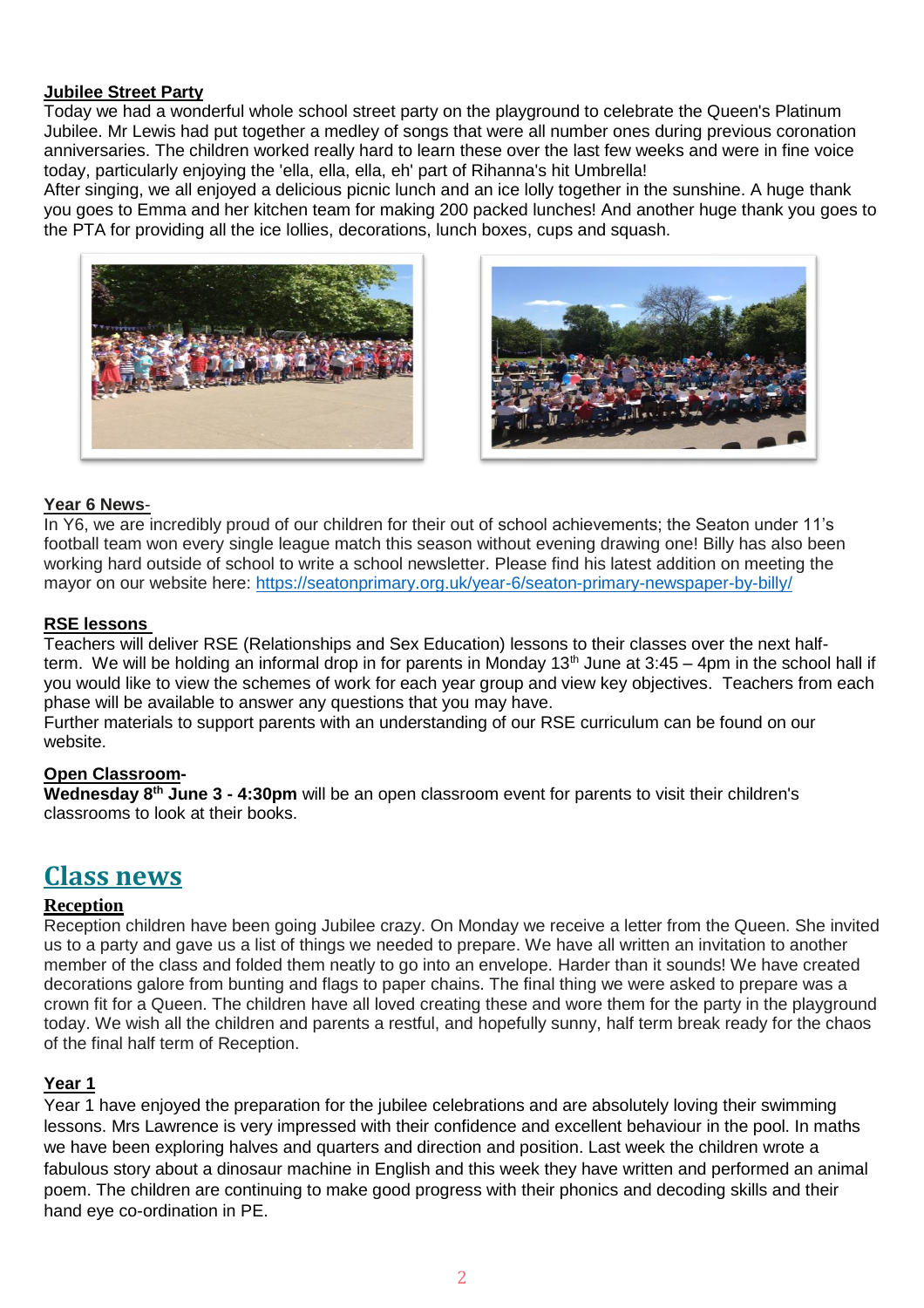#### **Year 2**

What an exciting week we've had in Year 2. The children have worked incredibly hard completing their statutory assessments this week - we are very proud of them! We have also been learning about length this week, using rulers and meter sticks to measure objects around the school. We discovered that the playground is 40 meters wide!

To reward the children for all their hard work this term, we took the children to the park! They had a wonderful afternoon playing together and enjoyed an ice lolly at the end.



#### **Year 3**

This week the children have embraced the Queen's platinum jubilee in reading lessons. We have learnt all about historic events during the queen's reign and have considered the ways that the jubilee is being celebrated across the UK.

In maths we have been exploring analogue clocks and have been telling the time to five minute and one minutes.

We have continued to focus on plants in science lessons and have dissected tulips in order to observe and label the different parts of flowers.

The children have used their knowledge from history lessons to independently write some non-fiction writing all about a chosen area of life in ancient Egypt.

#### **Year 4**

Beachcombing has been a strong theme in Year 4. Learning that in 1997 the cargo ship, Tokio Express, lost several containers in a heavy storm, we have tracked the unique sea-themed LEGO that is still washing up on British shores and further afield. Green dragons are the rarest pieces to be found but there are plenty of other LEGO treasures to be found. Sadly, we also learned that there are other things in the sea that are more harmful than LEGO too, but we will be exploring this further after half term.

We have also followed the theme through a poem by George Mackay Brown called Beachcomber. We have created poems in similar fashion, discovering various objects on the beach.

We have explored time in maths, converting between hours and minutes, days and weeks. We have learned about the 24 hour clock. Please keep supporting your child's understanding of time and reading of analogue and digital clocks at home. Telling the time is a vital skill for life.

#### **Year 5**

In year 5 we have been writing up and illustrating our creature reports; we are very impressed by the style and creativity the children have shown. We have continued to explore the relationship between decimals and fractions in Maths. In Science, we have looked at creating graphs to show the relationship between gestation periods and life expectancy in animals. Last week, 8 boys from Year 5 took part in the cricket competition at Whimple CC and were excellent ambassadors for our year group; they showed some excellent bowling and fielding skills, winning 2 of their matches. This Wednesday, we went to Seaton wetlands and spent the day in Stafford Brook investigating meanders, raft building, river flow and kick sampling to see what lives in the river. It was fantastic to see the children enjoy exploring their local area, and we are excited to head back next half of term.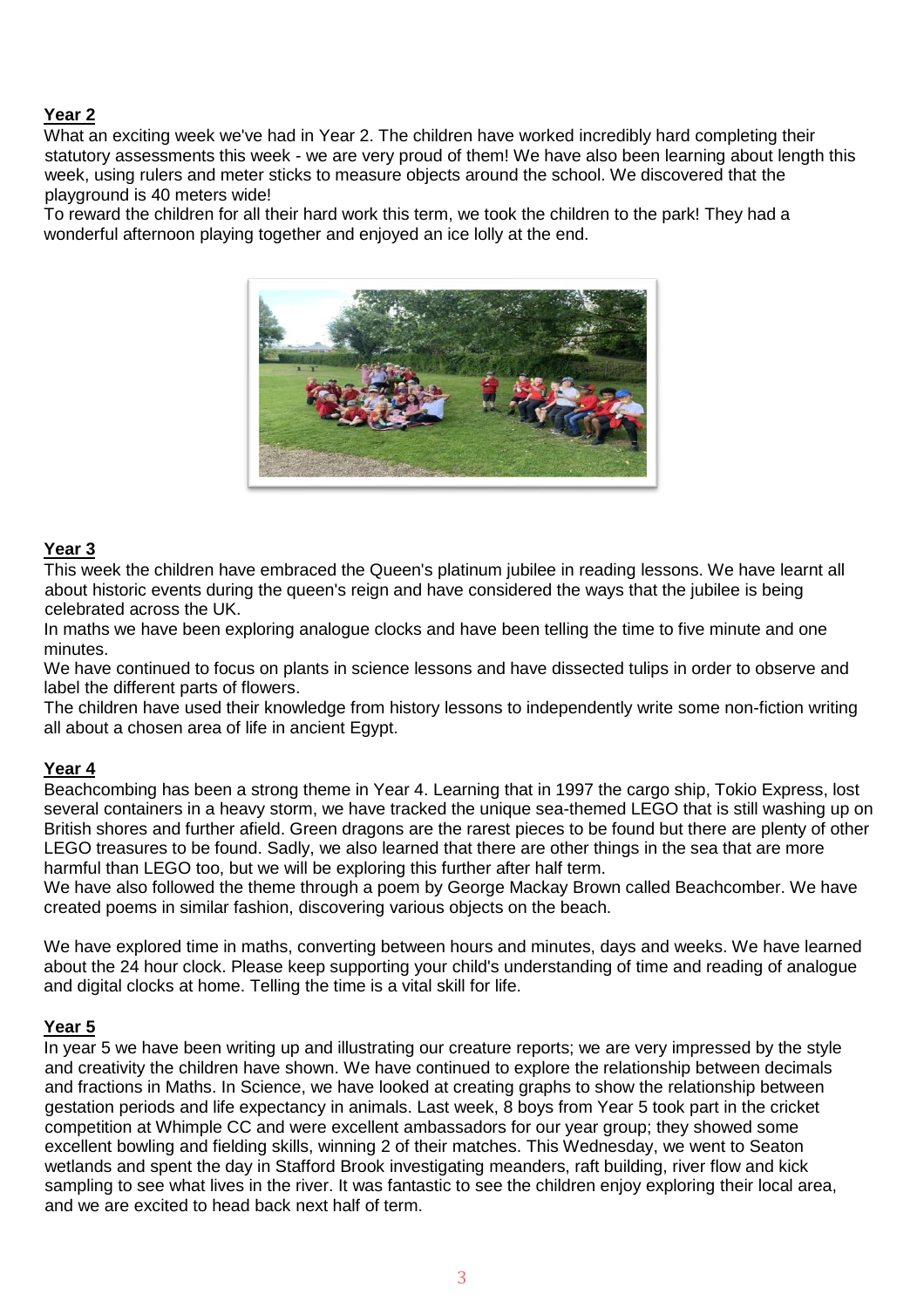#### **Year 6**

This week Axe class have enjoyed a canoeing taster day in Axmouth which saw them canoe down the River Axe and complete many different challenges, including river crossings and beach launches. Some of the groups even got to Canoe out to sea! The children thoroughly enjoyed the whole experience and exemplified our school values of being the best they can be. Many of the children have also participated in an extended swim and lifesaving skills session with Mrs Lawrence in the pool. In Otter, we have been developing mythical creatures for our non-chronological reports. We have been exploring a range of sentences types; we've also been learning to punctuate these correctly. The use of passive voice has been demonstrated by the children to affect how information is presented to the reader. For the Jubilee picnic party, the year 6s took pride in creating bunting to decorate the school site. They also joined together in rehearsing songs in preparation for the party.





#### **Safeguarding**

#### Tik Tok

Recently the safeguarding team have become aware of some children posting Tik Tok videos on public accounts. These videos are therefore accessible by any member of the public. Children under 13 should not have Tik Tok accounts and these accounts are in breach of Tik Tok terms and conditions. As a school we would discourage primary school children from having Tik Tok accounts and would recommend that parents and carers have conversations with their children about how they use social media.

The safeguarding team

 **Reminder Please note that school is closed** 

**Monday 7th June.**

**Pupils return Tuesday 8 th June**

# **Dogs**

**Can we please remind all parents that dogs are not permitted on the school premises at any time.**

#### **Punctuality**

**The school gate opens at 8:45am and registration begins at 8:55am. The gate closes at 9am**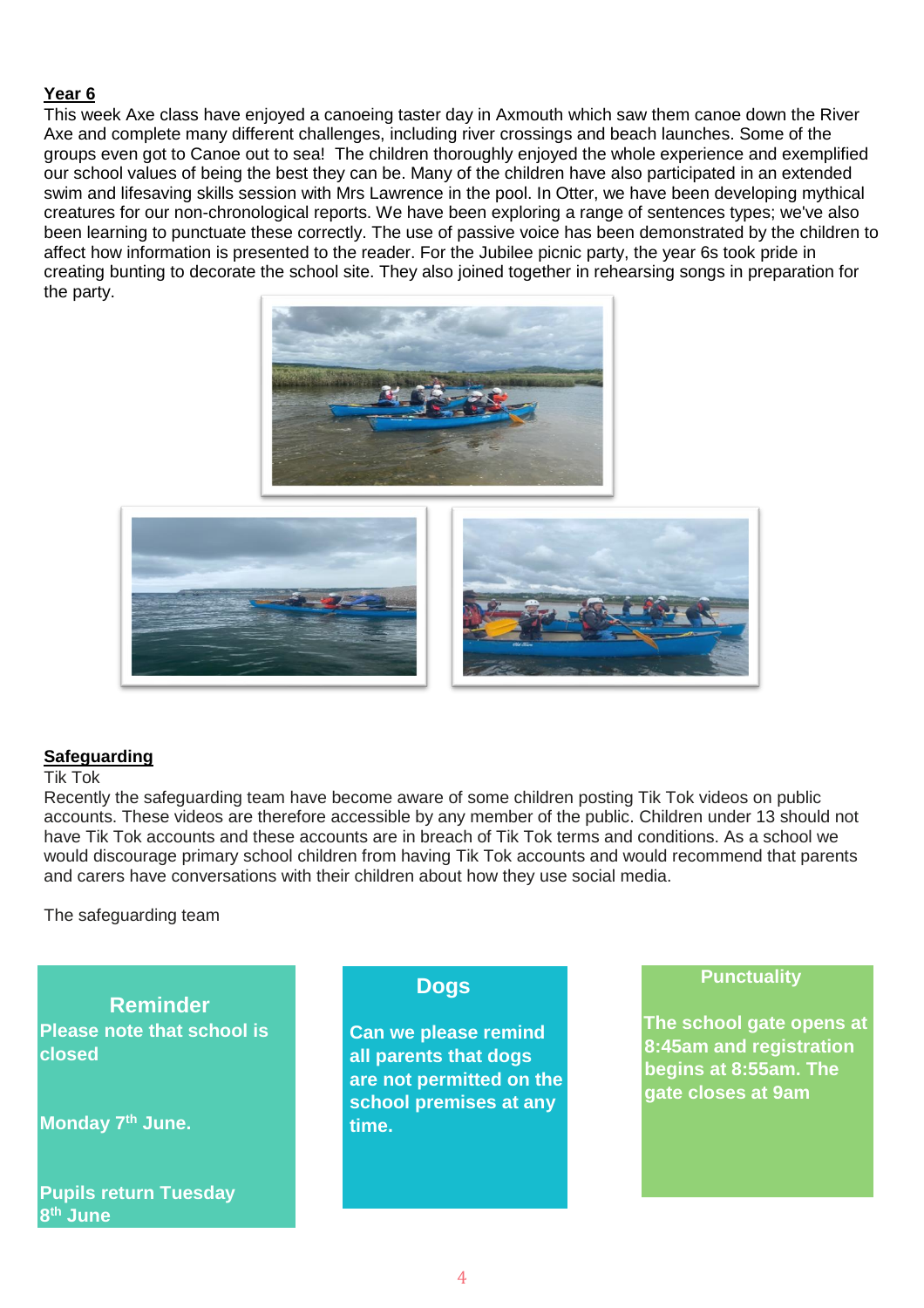# **PTA pit stop!**

Just to let you know, the PTA has had some changes to the team since the AGM! We now have Samantha Donnelly as Chair and Louise Hancock as Vice Chair, along with a fantastic team of mums and dads. Mrs Fontes and Miss Wilkinson are now PTA liaison officers so we are working closely with them too!

We hope your children enjoy the events coming up, including the Jubilee Street Party, Sports Day and the Fun Day. The PTA have sourced resources and provided funding for many aspects of these events. We hope all the events will be a wonderful experience for the children!



**Samantha Donnelly Chair** Mother of Bretsen in Year 1



**Louise Hancock Vice Chair** Mother of Spencer in year 5 and Jimmy in Reception



**easyfundraising for Seaton Primary PTA…. it seriously is EASY!**

**How would you like to raise free donations for Seaton Primary PTA every time you shop online?** All you need to do is the following:

**1)** Sign up to easyfundraising by searching online at

[www.easyfundraising.org.uk](http://www.easyfundraising.org.uk/) or by downloading the app.

**2)** Search for Seaton Primary School PTA to register to 'support this cause'.

**3)** Make sure you are logged into easyfundraising before searching for the shop you want to purchase from (there are many shops

connected to easyfundraising). Then press 'shop now'.

- **4)** Shop for your items as usual and pay. No extra money will be taken from your account towards easyfundraising.
- **5)** Seaton Primary School PTA will receive between 1-3% of the money paid but this does not come out of your pocket. How easy is that!
- **6)** Seaton Primary School PTA will then have more funds to spend on experiences for the children!

If every parent and teacher made this small difference to their shopping habits, it would make a massive difference to the amount of money we can raise for Seaton Primary School PTA!

### **Thank you very much if you do purchase something through easyfundraising! Enjoy shopping!** ☺

#### **Goodbye**

Today we said goodbye to our lovely School Business Manager Sarah Elliott. Sarah has done so much for the school and worked and supported Seaton Primary tirelessly over the past two years. We will miss her greatly, and know she will thrive in her new role. Wishing Sarah much happiness for the future.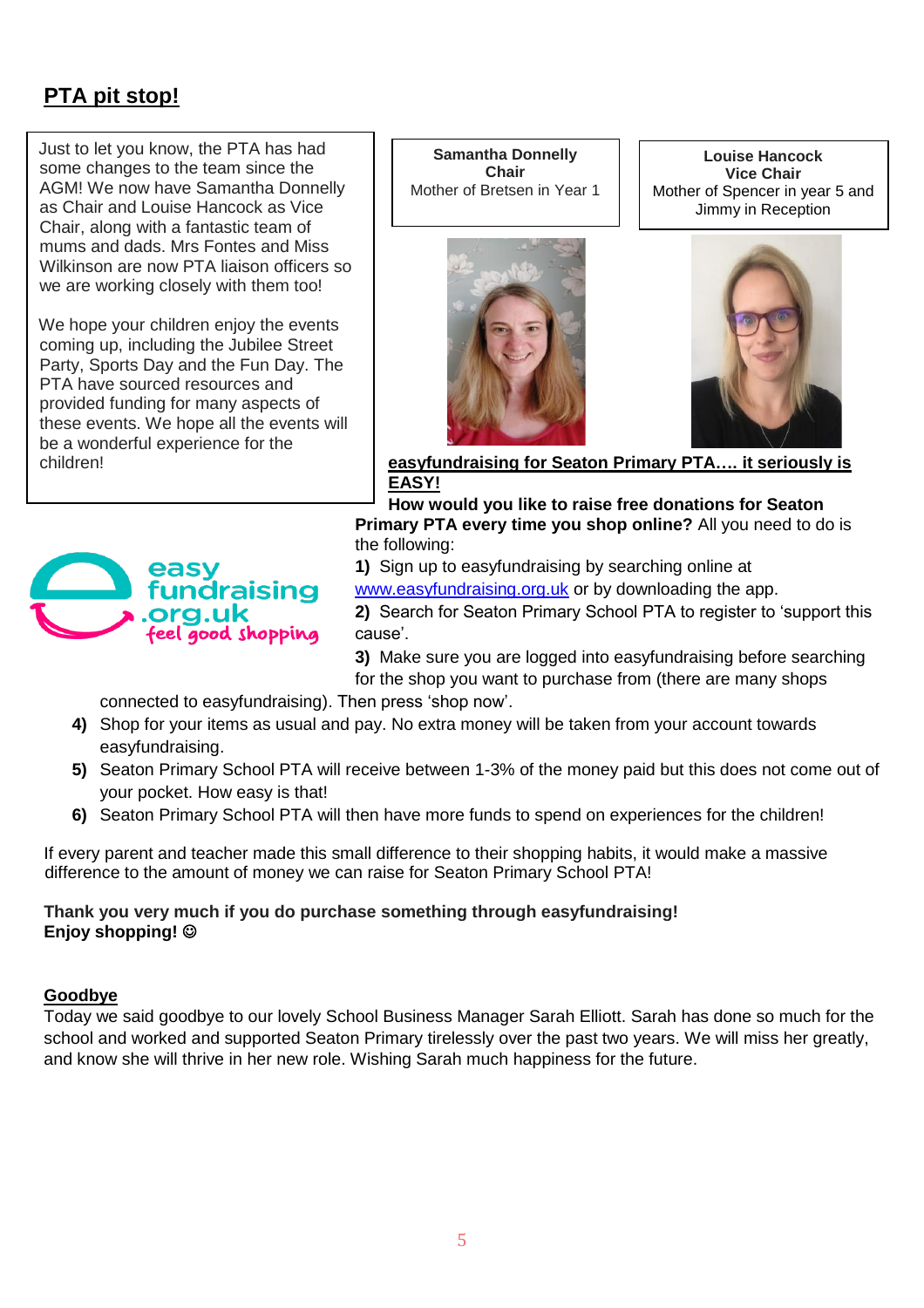## **Golden Book**

# **The following children have all been entered into the Golden Book over the last fortnight for going 'over and above' with an aspect of their learning:**

# **Year 6**:

Zach N - Extremely entertaining writing based on 'The day the crayons quit'.

**Year 5:**

Rhylie M – Great independent maths and challenging himself by checking using the inverse operation.

Amelia J – Explaining her learning so brilliantly and for great English work.

## **Year 3:**

Josh F – An amazing report on the Ancient Egyptians.

Lexie L – A brilliant fact page on the Ancient Egyptians.

Ava S – A fantastic non-fiction report on Ancient Egyptians.



# **Walking Challenge-**

On June 11th -17<sup>th</sup> school Mum Hayley Clemson will be will be setting out on a challenging 100km trek of Pembrokeshire's rugged, unforgiving coastline in a bid to raise funds for charity CoppaFeel! Hayley is trekking alongside celebrity Giovana Fletcher to support the life-saving mission to raise awareness of the importance of regular checks to stamp out the late diagnosis of breast cancer. Hayley will be walking for around 10 hours a day tackling inclines of 900 metres, for five days in a row, sleeping 'under the stars' along the way. If anyone would like to support Hayley's efforts, she would be so grateful for donations and shares of her Just Giving page: [https://www.justgiving.com/fundraising/hayley-clemson1.](https://www.justgiving.com/fundraising/hayley-clemson1) You can also follow Hayley's progress via her instagram page: Hayleys\_coppafeel\_trek.



THF<sub>B</sub> **ARE THOSE WHO SHOW YOU WHERE TO BUT DON'T TELL YOU WHAT TO** *SPP* Momcaster.com